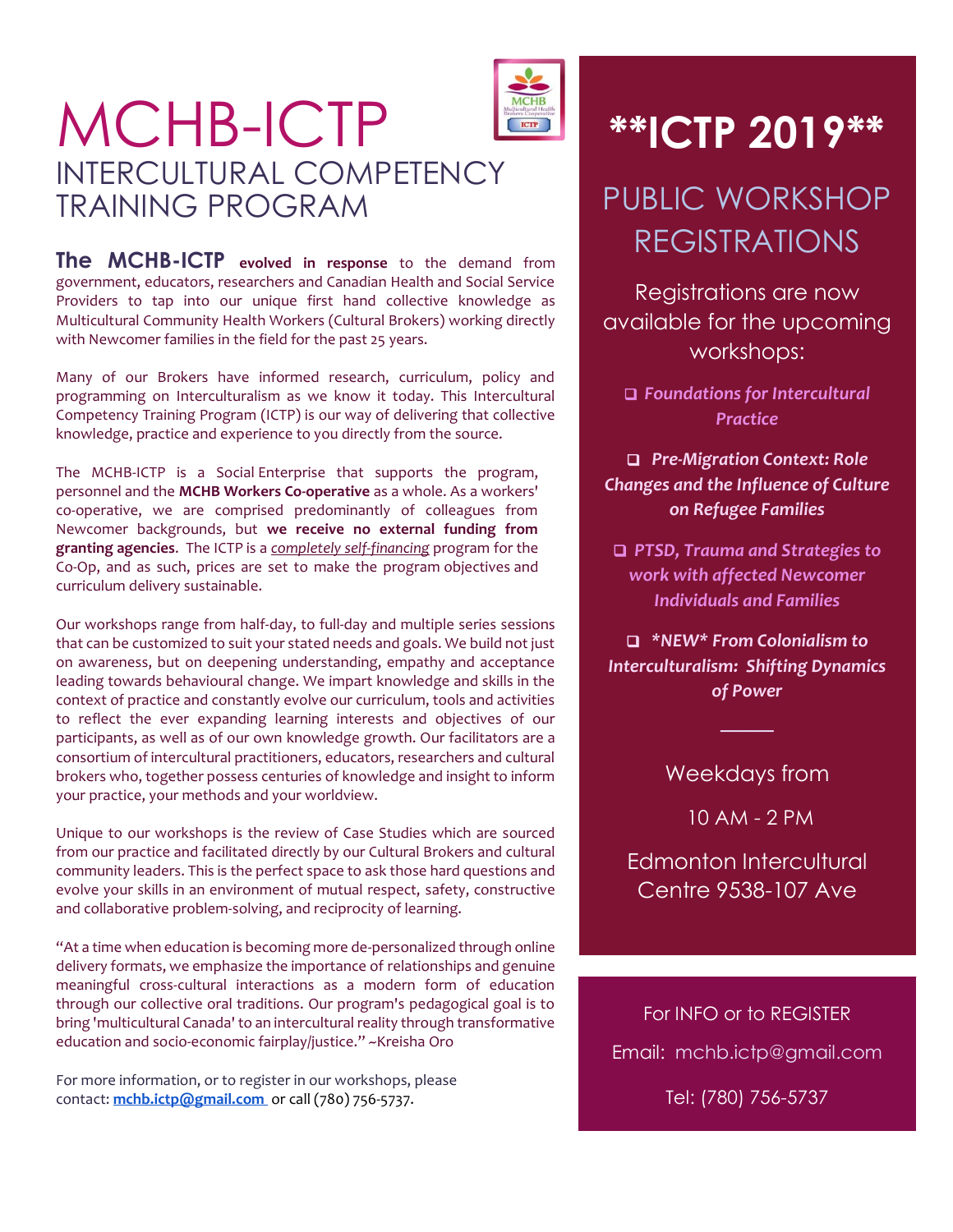## **2019 ICTP PWS WORKSHOPS SCHEDULE**

## Time: **10 AM – 2 PM**

Location: Edmonton Intercultural Centre, 9538-107 Ave \*Cost per Workshop: **\$300**

#### **Foundations for Intercultural Practice**

- **Wednesday April 10, 2019**
- **Wednesday May 15, 2019**
- **Wednesday June 12, 2019**
- **Wednesday July 17, 2019**
- **Wednesday August 14, 2019**
- **Wednesday September 11, 2019**
- **Wednesday October 16, 2019**
- **Wednesday November 13, 2019**
- **Wednesday December 4, 2019**

#### **Pre-Migration Context: Role Changes and the Influence of Culture on Refugee Families**

- **Tuesday April 2, 2019**
- **Tuesday June 11, 2019**
- **Tuesday September 10, 2019**
- **Tuesday October 15, 2019**

#### **PTSD, Trauma and Strategies to work with affected Newcomer Individuals and Families**

- **Thursday April 4, 2019**
- **Thursday June 13, 2019**
- **Thursday September 12, 2019**
- **Thursday October 17, 2019**

#### **\*\****NEW\*\** **From Colonialism to Inteculturalism: Shifting Dynamics of Power**

| Wednesday | May 29, 2019  |
|-----------|---------------|
| Wednesday | July 24, 2019 |

*\* Price drops to \$250/per registrant if eight (8) registrants from same organization are confirmed.*

*+ Registration due dates are by NOON 7 days prior to the workshop date.*

*+ Workshop may be cancelled if minimum registration is not met. (Max 20)*

*+ Notifications/Confirmations will be sent the Friday prior to each workshop.*

*~\*~ Are you part of a cohort in an educational program, service agency, non-profit, community organization, or group of friends and associates? Looking for professional development, staff training or accreditation hours in Intercultural Competency or Intercultural Communications and Engagement Training? ~ Contact us to see how we can get a better price for your group! Discounts for annual training/regular clients and groups of 8 or more! Sliding scale and student rates also available!*

#### **© 2019 MCHB**

**www.facebook.com/mchb.ictp**

"The Multicultural Health Brokers Coop embodies a rich and vibrant space for the ongoing generation of intercultural knowledge and transformative practice. Cultural brokers - working both with newcomers to Canada and service providers - are deeply grounded in the understanding that we all bring diverse life experiences and cultural lenses to the work that we do. Understanding how to work creatively and productively in these intercultural spaces while acknowledging and addressing power dynamics, is an ongoing area of learning and growth for us. We invite you to journey with us." ~Donna-Mae Ford

For INFO or to REGISTER Email: [mchb.ictp@gmail.com](mailto:mchb.ictp@gmail.com) Tel: (780) 756-5737

## **www.facebook.com/mchb.ictp**

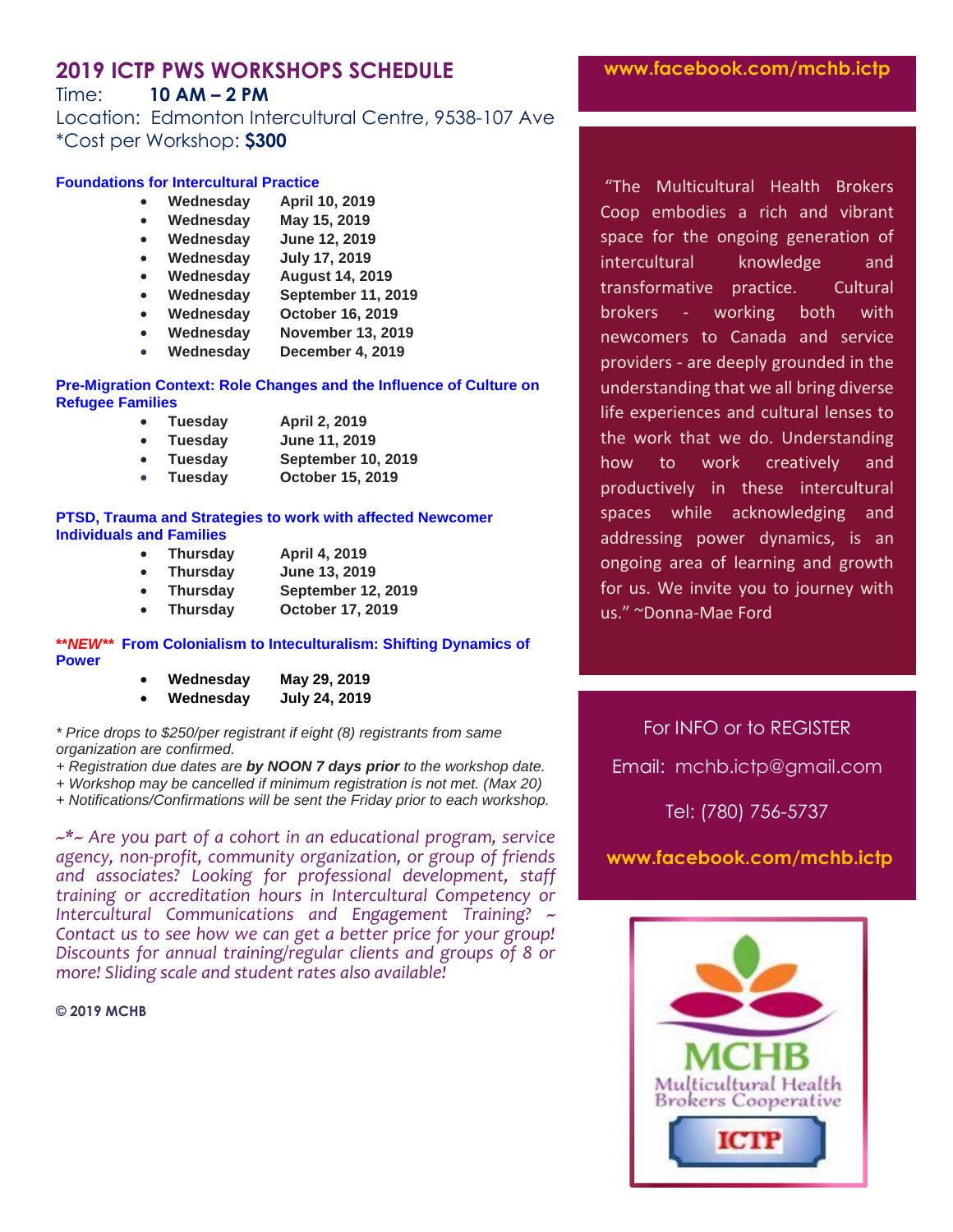

**Multicultural Health Brokers Workers' Cooperative (MCHB) Intercultural Competency Training Program (ICTP)**

### **MCHB – ICTP** *PRICING & WORKSHOP DESCRIPTIONS*

**BACKGROUND:** The MCHB is a **workers' cooperative comprised of over 90% women from newcomer backgrounds**. As a workers' cooperative, we are unable to access grant funding that is made available to non-profit and charity status organizations. As such, the ICTP was structured as a Social Enterprise to generate revenue with the goal of equalizing wages across the entire Co-Op. This means that every dollar you give to the ICTP for training goes directly to the Co-Op in order to sustain, equalize and further develop our personnel and programs. We deliver over 9 programs to 2000 newcomer families in over 30 different languages each year, while promoting 2 Social Enterprises: *EquiTea Catering* and the *Intercultural Competency Training Program* **(***ICTP)*. We are located in the Edmonton Intercultural Centre, Edmonton, Alberta, Canada.

Our ICTP workshops are based on the collective knowledge and experiences we have gleaned as colleagues in the Co-Op working in the Health and Social Services Sector, as well as from academic and communitybased field research, and our own lived experience as community health workers and cultural worldbridgers (Cultural Brokers) in Canada, for the past 25 years. The training we provide is collaboratively developed, is perpetually informed by participant feedback, and is delivered directly 'from the source'.

We greatly appreciate your support of our uniquely positioned and relevant work.

*Resources for Registrants >* Some Agencies may provide grant funding to offset the cost of your training:

- Muttart Foundation Bursary Program:<https://www.muttart.org/granting-programs/bursary-program/> • ECALA:<https://www.ecala.org/funding/ecala-funding/>
	- REACH Edmonton:<https://reachedmonton.ca/detail/posts/cultural-competency>
	- Canada Jobs Grant: <https://www.alberta.ca/canada-alberta-job-grant.aspx>

## **COHORT PRICING**

Cohort pricing can be applied in two ways:

- 1) **Public Workshops (PWS)\*** Review Schedule here https://www.facebook.com/mchb.ictp These are pre-scheduled Half Day workshops (4 hours), hosted at our location on a monthly basis, with an individual registration price of **\$300/person**. These workshops include refreshments and Certificates upon request. **PWS Cohort pricing**: if 8 or more individuals from the same organization register in the same PWS workshop, group qualifies for individual registrations price of **\$250/person** (Maximum Capacity 20)
- 2) **Cohort Workshop Bookings** Organizations can schedule a preferred date with us, host it at their own facility, and will have more options in customizing the workshop they would like us to deliver. Refreshments, if desired, would need to be provided by the host organization. *Certificates can be provided for an additional fee*. (Maximum Capacity: Facility capacity of host)

## **COHORT WORKSHOPS BOOKINGS PRICING\*\*: Half Day (up to 4 hours including 30 min break): \$1840 + GST Full Day (up to 8 hours including 1-1.5 hours for breaks): \$2560 + GST Certificates (per batch up to 20): \$100 + GST**

*\*\*prices may vary depending on the number of facilitators/personnel involved. The MCHB-ICTP is a Workers' Cooperative and strives to remunerate all personnel at an equal hourly rate of pay.*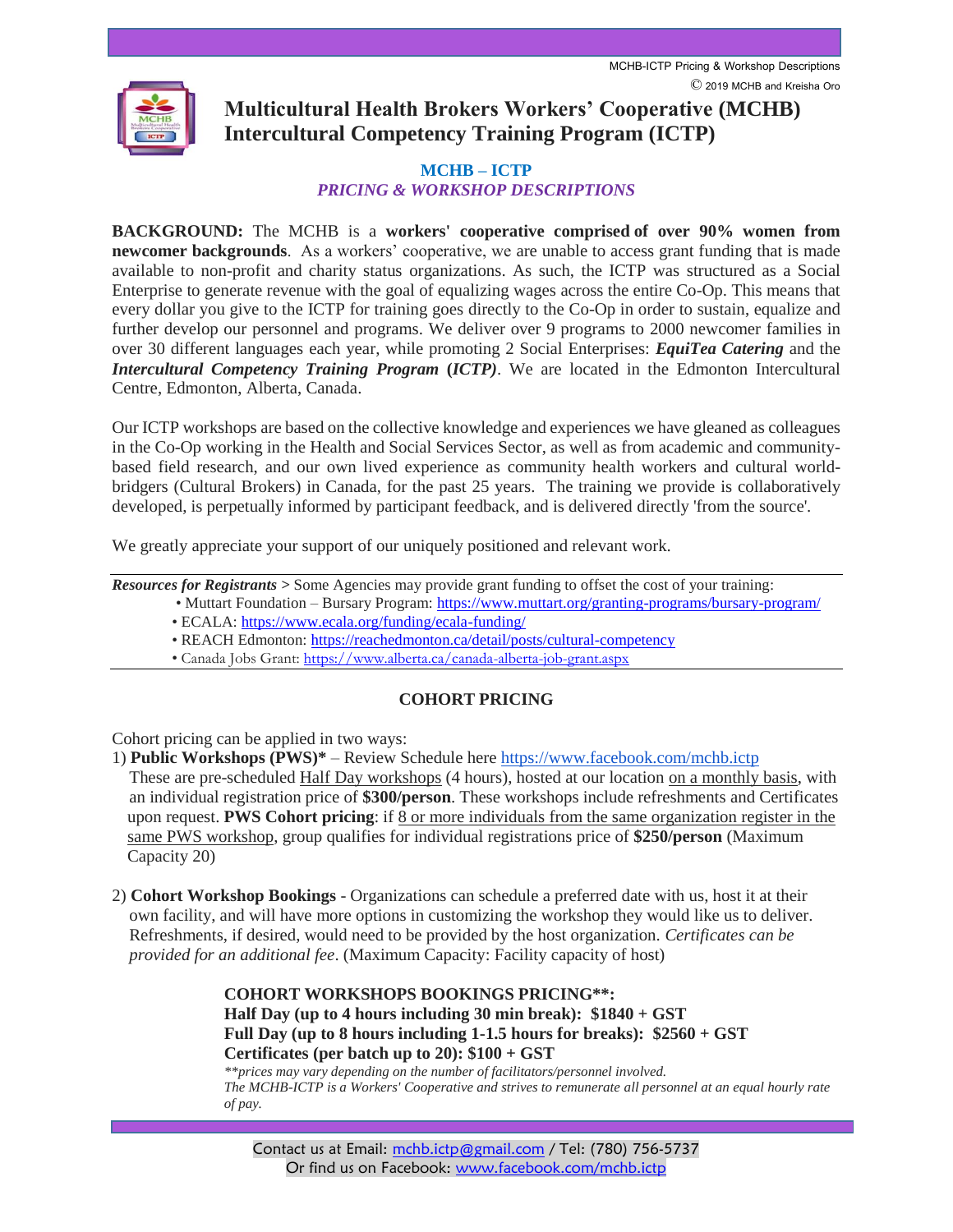## **WORKSHOP DESCRIPTIONS:**

**Half Day Topics (up to 4 hours)** *available through Public Workshop Schedule and COHORT*

## **1) MCHB Foundations For Intercultural Practice**: Intercultural Communications **HD001A**

We will examine trends in cultural demographics from global to local perspectives, and provide an overview of Migration Pathways into Canada, Classifications and Access to Services. We will review different definitions of 'culture', and engage in activities designed to recognize different Cultural Orientations along a spectrum to gain skills in how to shift our personal, professional and institutional 'lenses'. Participants will be encouraged to challenge cultural assumptions and conceptual frameworks in a safe, inclusive and constructive way, in order to inform our *behaviour and communication styles* with different cultures. This workshop includes Group work on Case Studies facilitated by Cultural Brokers and/or community leaders. (max:PWS 20 /Cohort 30) © 2018 MCHB

> **HD001B Activity**: Time (mono vs. polychromatic) **HD001C Activity**: Ontologies (Individualist/Collectivist)

## **2) \*\****NEW\*\** **From Colonialism to Interculturalism: Shifting Dynamics of Power \*\****NEW\*\** **HD002 \*\*recommended prerequisite HD001\*\***

We will review the changing cultural demographics of Canada from Confederation (1867) to current day immigration and settlement trends. We will identify Colonial/Imperialist, as well as Pre-colonial/Indigenous and Post-colonial concepts to help identify trajectories of practice; and introduce different approaches to Power. We will conduct comparative experiential assessments to reflect on the capacity for Empathy in relationships of Power and provide tips for shifting power dynamics in practice. (max: PWS 20 / Cohort 30) © 2019 Kreisha Oro

## **3) Premigration Context: Role Changes and the Influence of Culture on Refugee Families HD003**

Pre-migration, Adaptive Behaviours and Role Changes in Refugee Families

In this workshop you will learn how pre-migration and role changes at arrival in Canada influence the lives of newcomers, how behavior is shaped through these experiences and how to overcome communication difficulties and cultural barriers. This workshop is ideal for anyone seeking deeper understanding of the real world challenges faced by Immigrant and Refugee families to inform their practice, service and programming. (max: PWS 20 / Cohort 30) © 2018 Karin Linschoten

## **4) PTSD, Trauma and Strategies to work with affected Newcomer Individuals and Families**

#### **HD004 \*\*recommended prerequisite: HD003\*\***

Trauma and Vicarious Trauma and Strategies for working with Newcomers and other trauma affected families. You will understand trauma and how behavior is influenced by trauma. We will discuss strategies on how to communicate effectively, minimize trauma related reactions and anxiety and de-escalate situations. You will also learn about resources available in the community. You will learn about vicarious trauma, how to recognize it in yourself and we will discuss ways to take care of yourself. This workshop is ideal for anyone seeking deeper understanding of the real world challenges faced by Immigrant and Refugee families to inform their practice, service and programming. (max: PWS 20 / Cohort 30)

© 2018 Karin Linschoten